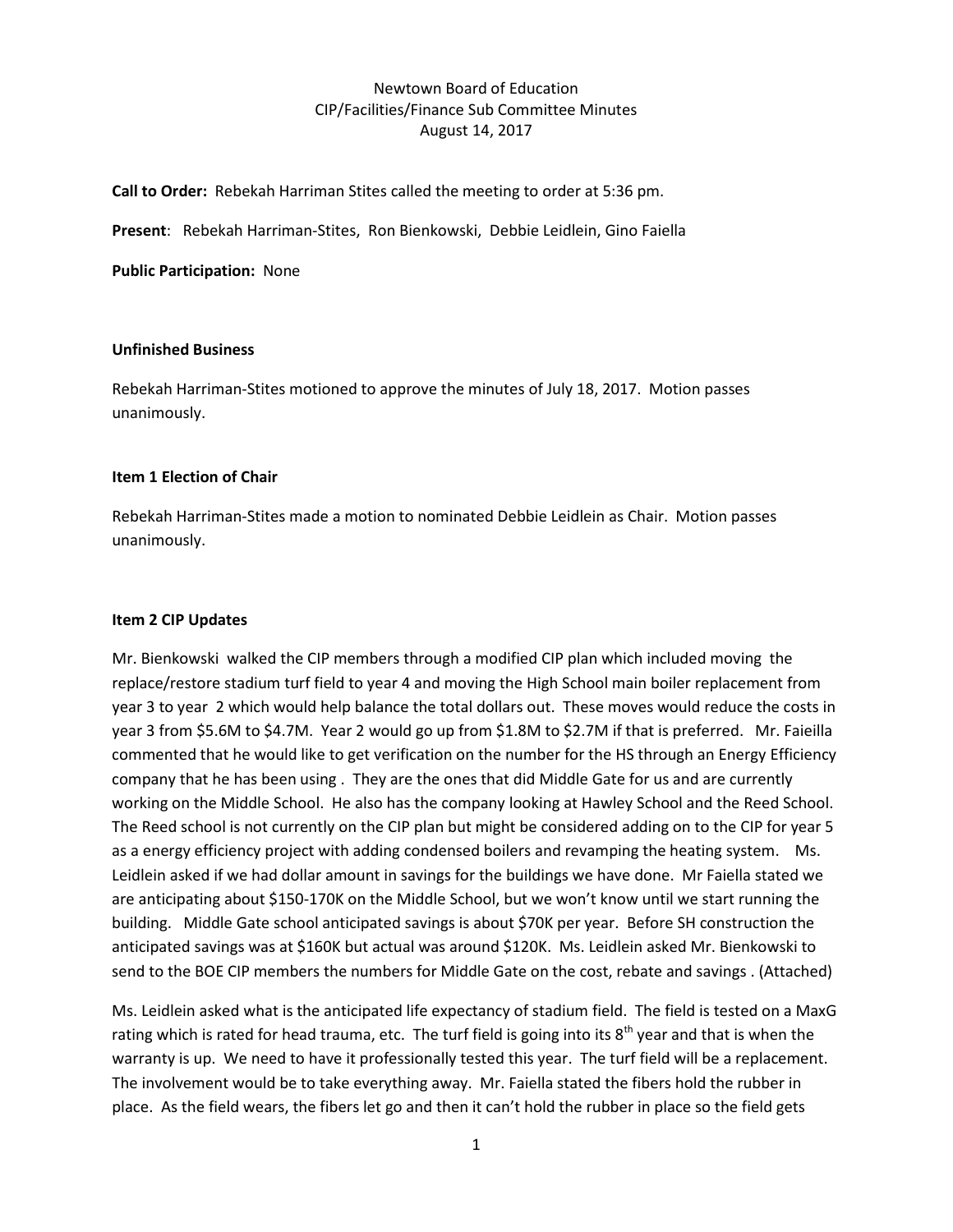harder. Mr. Faiella stated that he had a conversation with Carl Samuelson of Park and Rec and was comfortable to move it to year 4. It would be going into its  $11<sup>th</sup>$  year by then but the last field Carl Samuelson had replaced was in the  $12<sup>th</sup>$  year and it still met the proper ratings. Mr. Faiella is having the turf field professionally tested in September.

HS Athletic Field house – Ms. Leidlein stated we are going to be questioned strongly on why we are putting this athletic fieldhouse on the CIP. Mr. Faiella stated that the Reed upgrading on lighting and boiler plant is more of a priority than the field house. There is no way to justify the athletic field house project at this time so we will remove this from the CIP.

Mr. Bienkowski suggested that we put the Reed energy efficiency and lighting project on the CIP which will probably be in the neighborhood of the Middle School cost of \$1.8M in year 5. We have not done the study on it but we believe it should be similar to the MS.

Mr. Faiella asked about doing the Middle Gate roof as restoration with a 10 year warranty or do we redo the roof as a brand new roof with a 20 year warranty. The current price on the CIP is a reroofing price which is a replacement and not a restoration. The HS roof was \$1.2M for the restoration, so it would be a significantly lower number for Middle Gate. Ms. Leidlein stated in order to make an informed decision we need to know what the cost difference is on a re-roofing replacement or a restoration.

Mr. Bienkowski stated he has submitted the papers for the Hawley school to the State, which will be done at the end of this fiscal year. The State is asking questions and wants follow-ups on the questions, so they are administering it as the project still exists but with the state budget crisis we don't know what is going to be finalized. Looking at the Hawley \$1.8 for boiler replacement, Mr. Faiella stated the Hawley numbers are from Kaestle Boos and are good numbers, which, was updated last year. Mr. Faiella is now looking at this as an energy efficiency project and is still missing its  $3^{rd}$  boiler. So by putting in the  $3^{rd}$ boiler and getting rid of the old boiler in 2021, and doing a lighting upgrade, this represents the \$1.8M. The \$4.7M is the ventilation system.

The Middle School \$3M was originally at \$5M and was reduced \$2M to the \$3M. Mr. Faiella stated we should focus on the Middle School air conditioning in the Auditorium and in the Cafeteria, and replace units that did not get replaced when they did the roof back in 2009/10. We still have 1986 vintage units on the building that need to get replaced. The classrooms would be way too expensive to do air conditioning and the auditorium and cafeteria are more centralized and easier to do. Within these areas the students will have cooling stations to go to.

### **Item 3 Status of Non-lapsing Account**

There was discussion around the High School Auditorium project and the motion was approved without designating any specific use at this time.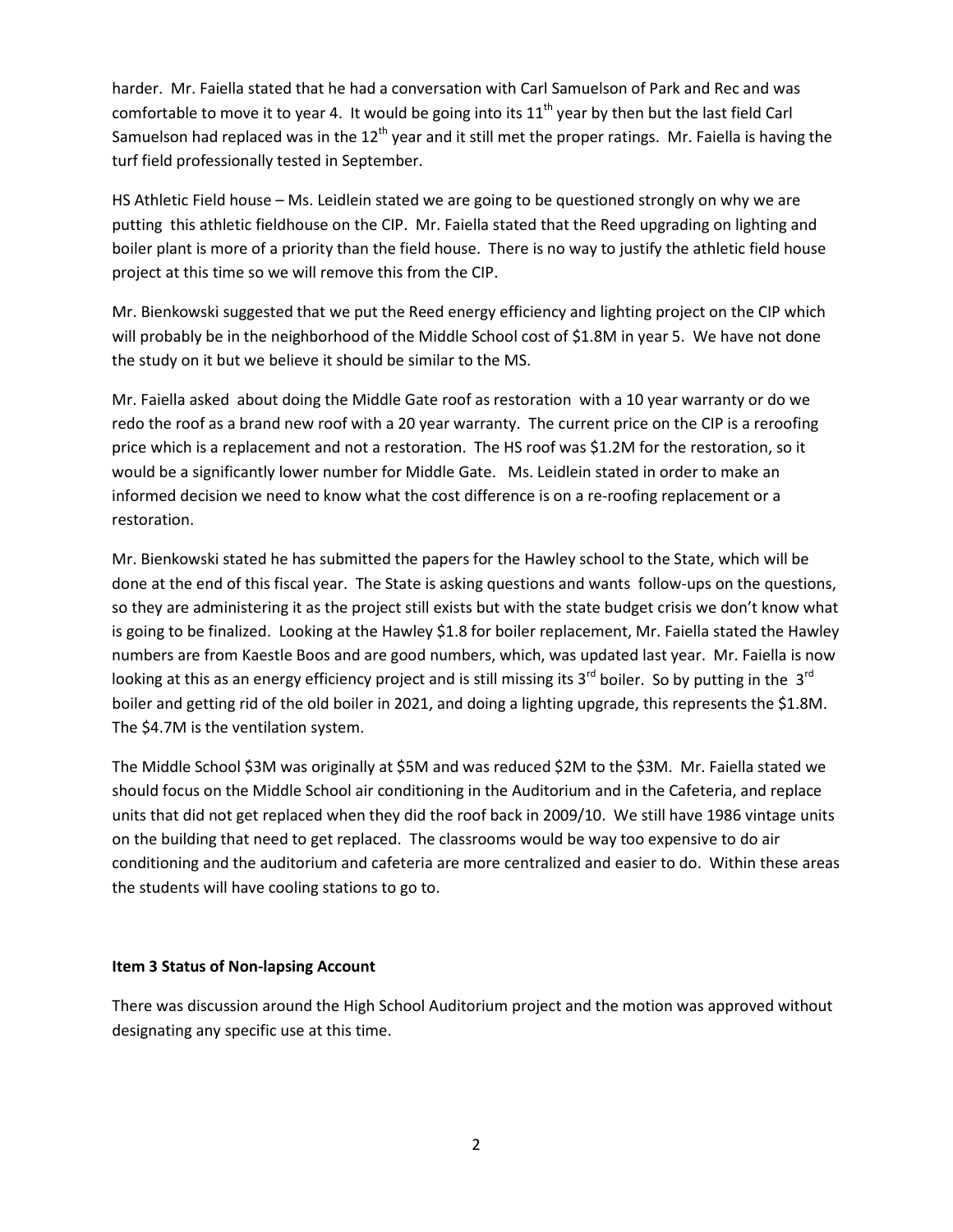# **Adjournment**

A motion to adjourn the meeting was made by Rebekah Harriman-Stites and second by Debbie Leidlein. All in favor. The meeting was adjourned at 6:45

Respectfully submitted,

Joanne Morris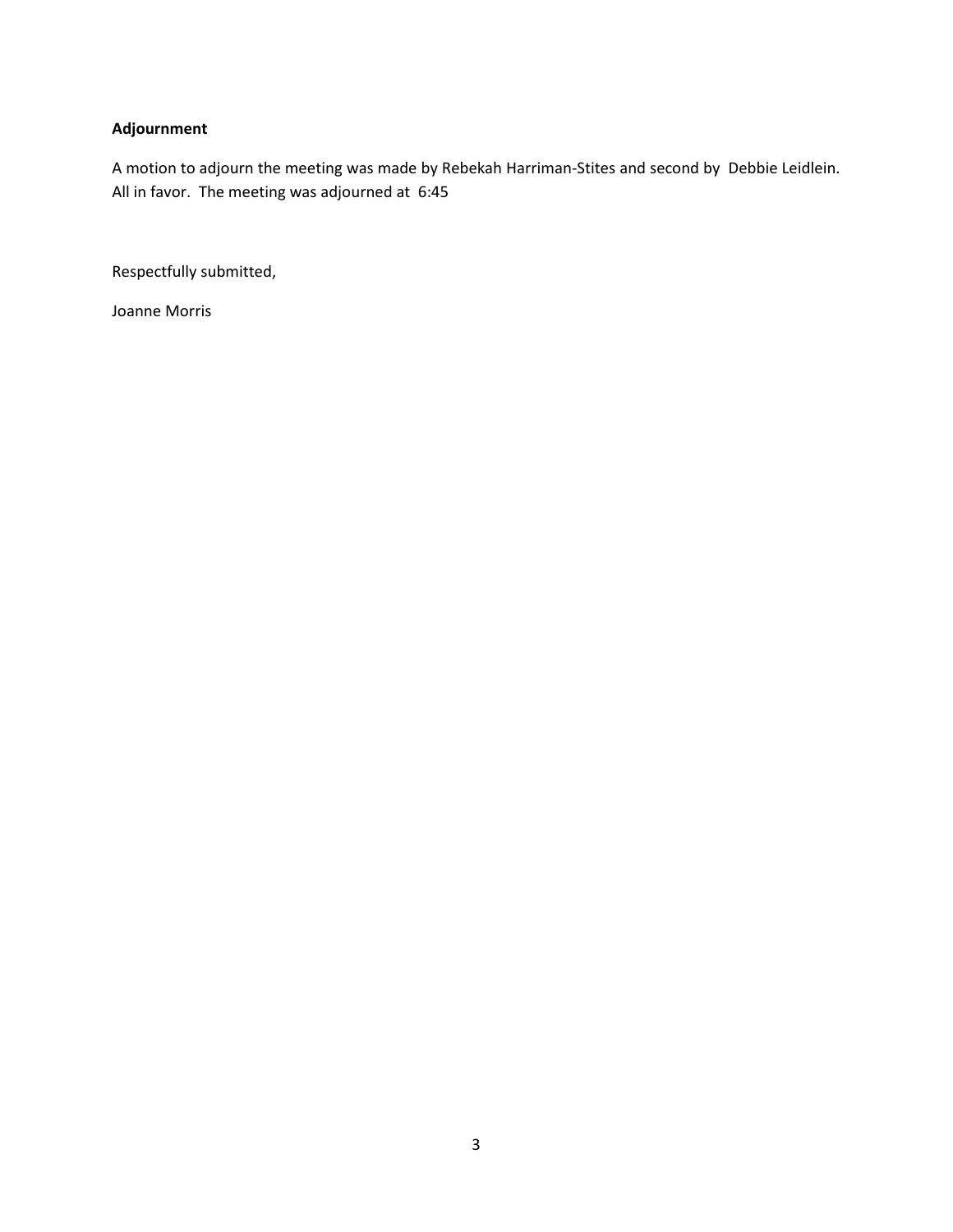#### **NEWTOWN BOARD OF EDUCATION For Discussion for** SUMMARY - CAPITAL IMPROVEMENT PLAN **BOE 8/15/2017** 2018/19 TO 2022/23 **6% Cost Adjustment Included DRAFT** Year 1 Year 2 Year 3 Year 4 Year 5 underway **Description of Project** 2017/18 CIP Item# Location 2018/19 2019/20 2020/21 2021/22 2022/23 **TOTALS** underway Hawley Elem. Roof replacement 1948 and 1997 sections \$850,000  $\overline{2}$ Hawley Elem. Replace boiler, steam to HW, 1921 section & Lighting energy project \$1,814,720  $\overline{4}$ Hawley Elem. Ventilation and HVAC Renovations, partial A/C \$4.719.120 \$6,533,840  $\ddot{\phantom{1}}$ Middle Gate Elem Roof replacement 1964 and 1992 sections \$1,685,400 \$1,685,400  $\overline{7}$ Reed Intermediate Install high efficiency gas boilers & LED lighting conversion \$2,000,000 \$2,000,000 underway Middle School Phase I - New boilers, re-piping ('52) - Energy project \$1,800,000 Middle School Il - Ventilation, HVAC, AC Auditorium & Café, replace rooftop units '98 6 \$3,093,300 \$3,093,300 **High School** Phase II Auditorium project \$750,000 underway 5 **High School** Replace/restore stadium turf field (11th year) \$1,060,000  $\mathbf{3}$ **High School** Main boiler replacements - High Efficiency Gas \$954.000 \$2,014,000 TOTAL COSTS OF ALL PROJECTS \$3,400,000 \$1,685,400 \$2,768,720 \$4,719,120 \$4,153,300 \$2,000,000 \$15,326,540 **TOTAL TO BE BONDED** \$1,685,400 \$2,768,720 \$4,719,120 \$4,153,300 \$2,000,000 \$15,326,540 **School Building Grant Eligible** 2017-18 Reimbursement rate 36.43% \$309,655 \$613.991 \$0 \$0 \$0  $$0$ \$613,991

Eligibility for project inclusion on the CIP is that the cost must exceed 0.25% of the Total Town Budget, \$113,395,532. For 2017-18 the threshold is \$283,489. Estimates on file are increased by 6% from last year